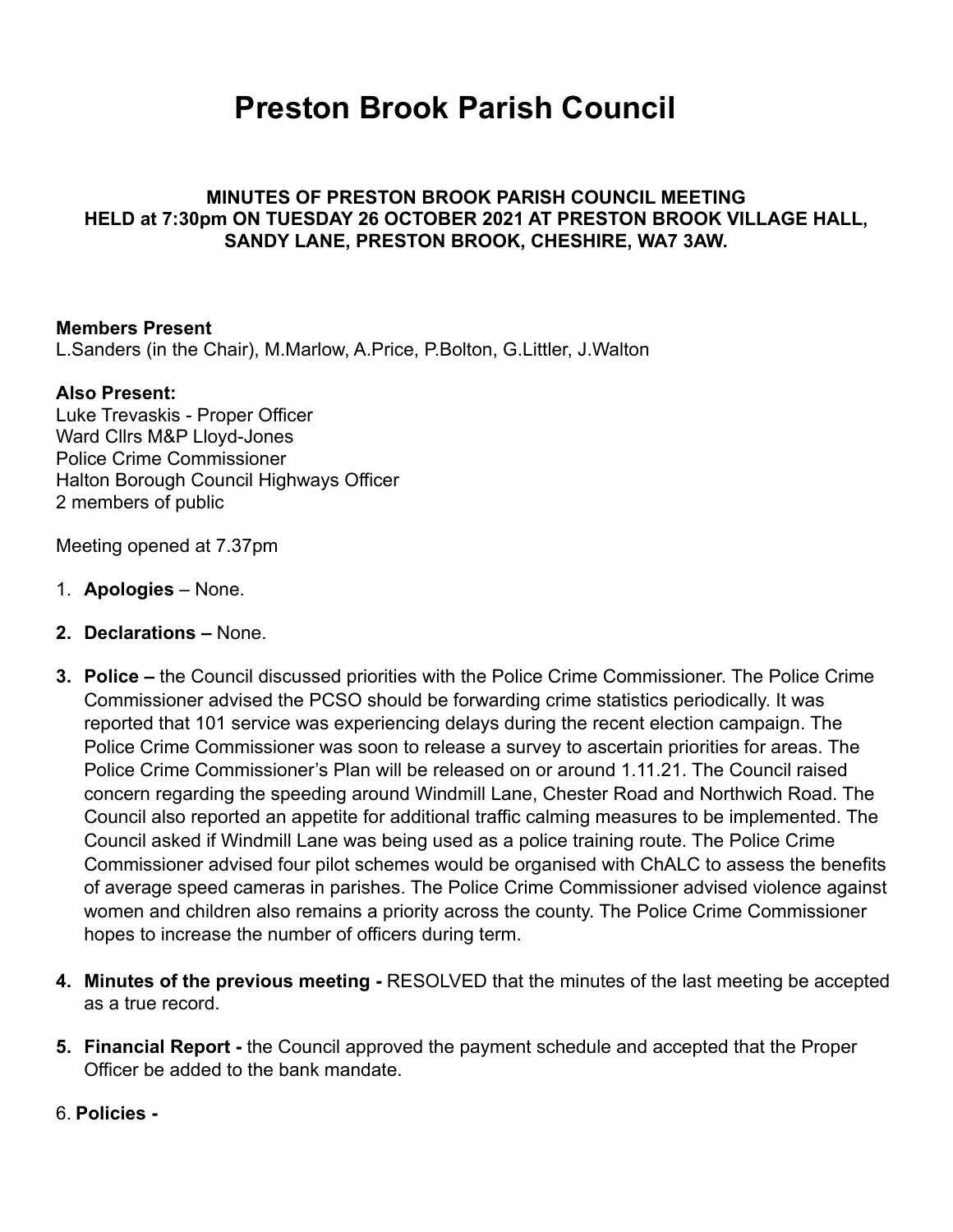RESOLVED that the Risk Management Scheme be approved in accordance with the Accounts and Audit Regulations 2015.

RESOLVED that the Grievance Procedure, Disciplinary Procedure, and Equality Policy be approved subject to review at the next meeting following advice from a HR contractor.

# 7. **Planning -**

The Council noted a brewery has acquired a lease for 40,000 sq ft of warehouse space in Preston Brook. It was noted that the existing space will have had previous use and there was no evidence to suggest any issues would arise.

# **8. Highways**

An officer of Halton Borough Council attended to provide an update on the requests for additional traffic calming measures and street furniture (proposed finger post). The officer referenced a policy document adopted by Halton Borough Council in 2010 advising that locations for traffic calming were not identified in areas were an accident had not occurred. The Council were informed only one personal injury/collision had occurred since 1990 (in 2011). Emergency services have reported difficulties with traffic calming measures which can only be justified if there would be a quantifiable reduction in accidents. It was advised that Halton Borough Council's accident count has reduced from 900 casualties per year to 150 casualties per year, demonstrating sound highways infrastructure improvements. It was noted that the last traffic count took place in 2014 and there was evidence to suggest 20MPH zones increase the collision rate. The Council were advised to pursue greater use of Tru Cam, and the officer at Halton Borough Council agreed to look further at the possibility of a one-way system on Windmill Lane. It was noted by members of the public that Halton BC's corporate strategy marks safety as a key priority and the officer from Halton BC agreed to investigate rumble strips and increased signage. Members of the public urged the ward councillor to take the matter up. It was suggested that there is a £2M investment coming from the Liverpool City Region and it was recommended that statistics be obtained for the percentage of HGVs in the area, versus the normal rate of HGVs.

# **9. Ward Councillor Report**

The Ward Councillor noted they were the only ward councillor present at the meeting.

The updated the meeting that they had arranged for the £8K survey on Northwich Road and have previously visited residents with a petition for traffic lights.

## **10.Photocopier**

RESOLVED to move the photocopier to the Village Hall. Prior officer to arrange for transportation and council to accept liability for any damage.

## **11.Public forum**

A member of the public requested for the Ward Councillors to speak to residents of Windmill Lane.

## **12.Next meetings**

- 23.11.21